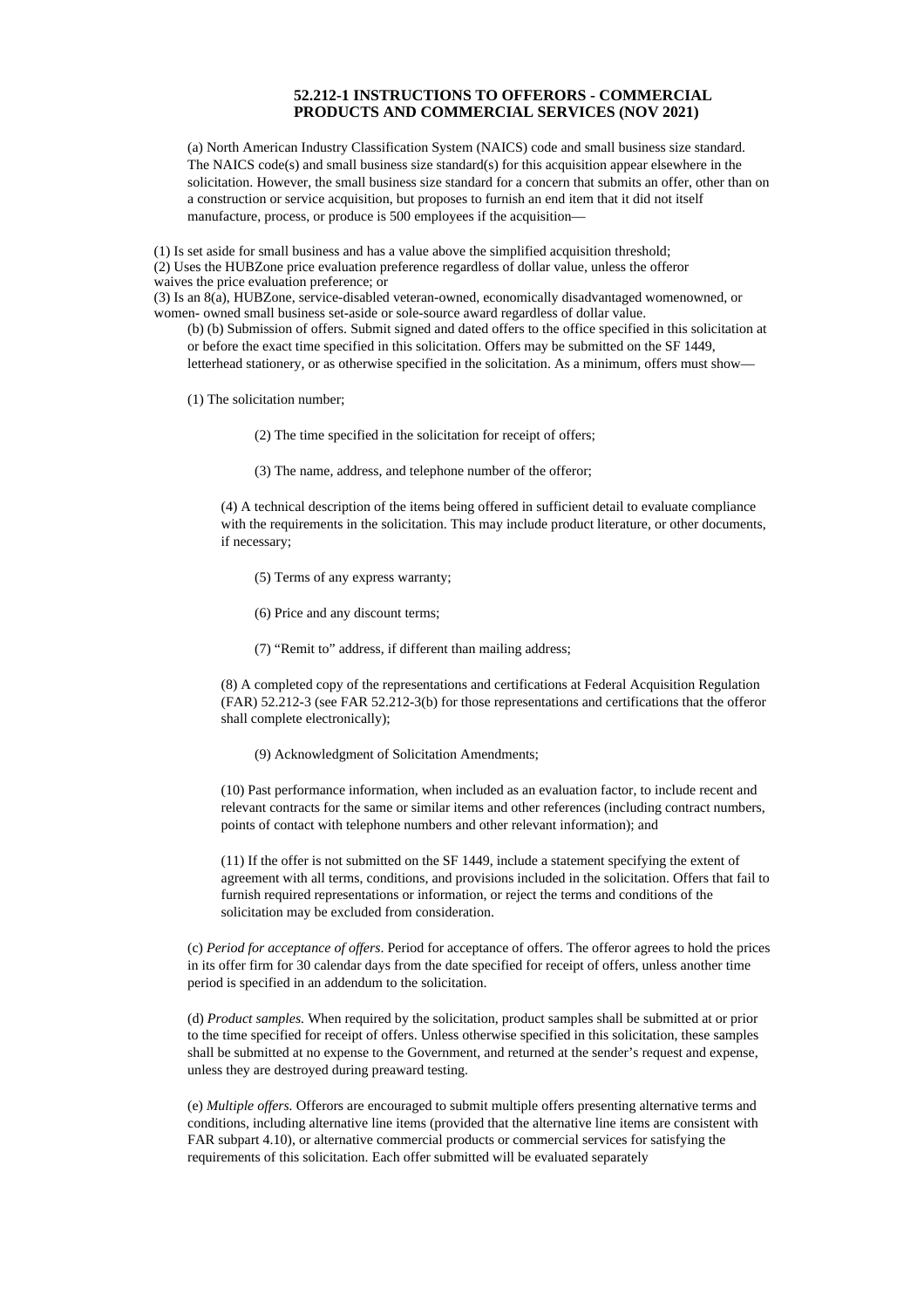(f) Late submissions, modifications, revisions, and withdrawals of offers.

(1) Offerors are responsible for submitting offers, and any modifications, revisions, or withdrawals, so as to reach the Government office designated in the solicitation by the time specified in the solicitation. If no time is specified in the solicitation, the time for receipt is 4:30 p.m., local time, for the designated Government office on the date that offers or revisions are due.

(2)(i) Any offer, modification, revision, or withdrawal of an offer received at the Government office designated in the solicitation after the exact time specified for receipt of offers is "late" and will not be considered unless it is received before award is made, the Contracting Officer determines that accepting the late offer would not unduly delay the acquisition; and-

> (A) If it was transmitted through an electronic commerce method authorized by the solicitation, it was received at the initial point of entry to the Government infrastructure not later than 5:00 p.m. one working day prior to the date specified for receipt of offers; or

(B) There is acceptable evidence to establish that it was received at the Government installation designated for receipt of offers and was under the Government's control prior to the time set for receipt of offers; or

(C) If this solicitation is a request for proposals, it was the only proposal received.

(ii) However, a late modification of an otherwise successful offer, that makes its terms more favorable to the Government, will be considered at any time it is received and may be accepted.

(3) Acceptable evidence to establish the time of receipt at the Government installation includes the time/date stamp of that installation on the offer wrapper, other documentary evidence of receipt maintained by the installation, or oral testimony or statements of Government personnel.

(4) If an emergency or unanticipated event interrupts normal Government processes so that offers cannot be received at the Government office designated for receipt of offers by the exact time specified in the solicitation, and urgent Government requirements preclude amendment of the solicitation or other notice of an extension of the closing date, the time specified for receipt of offers will be deemed to be extended to the same time of day specified in the solicitation on the first work day on which normal Government processes resume.

(5) Offers may be withdrawn by written notice received at any time before the exact time set for receipt of offers. Oral offers in response to oral solicitations may be withdrawn orally. If the solicitation authorizes facsimile offers, offers may be withdrawn via facsimile received at any time before the exact time set for receipt of offers, subject to the conditions specified in the solicitation concerning facsimile offers. An offer may be withdrawn in person by an offeror or its authorized representative if, before the exact time set for receipt of offers, the identity of the person requesting withdrawal is established and the person signs a receipt for the offer.

(g) *Contract award* (not applicable to Invitation for Bids). Contract award (not applicable to Invitation for Bids). The Government intends to evaluate offers and award a contract without discussions with offerors. Therefore, the offeror's initial offer should contain the offeror's best terms from a price and technical standpoint. However, the Government reserves the right to conduct discussions if later determined by the Contracting Officer to be necessary. The Government may reject any or all offers if such action is in the public interest; accept other than the lowest offer; and waive informalities and minor irregularities in offers received.

(h) *Multiple awards*. The Government may accept any item or group of items of an offer, unless the offeror qualifies the offer by specific limitations. Unless otherwise provided in the Schedule, offers may not be submitted for quantities less than those specified. The Government reserves the right to make an award on any item for a quantity less than the quantity offered, at the unit prices offered, unless the offeror specifies otherwise in the offer.

(i) Availability of requirements documents cited in the solicitation.

(1) (i) The GSA Index of Federal Specifications, Standards and Commercial Item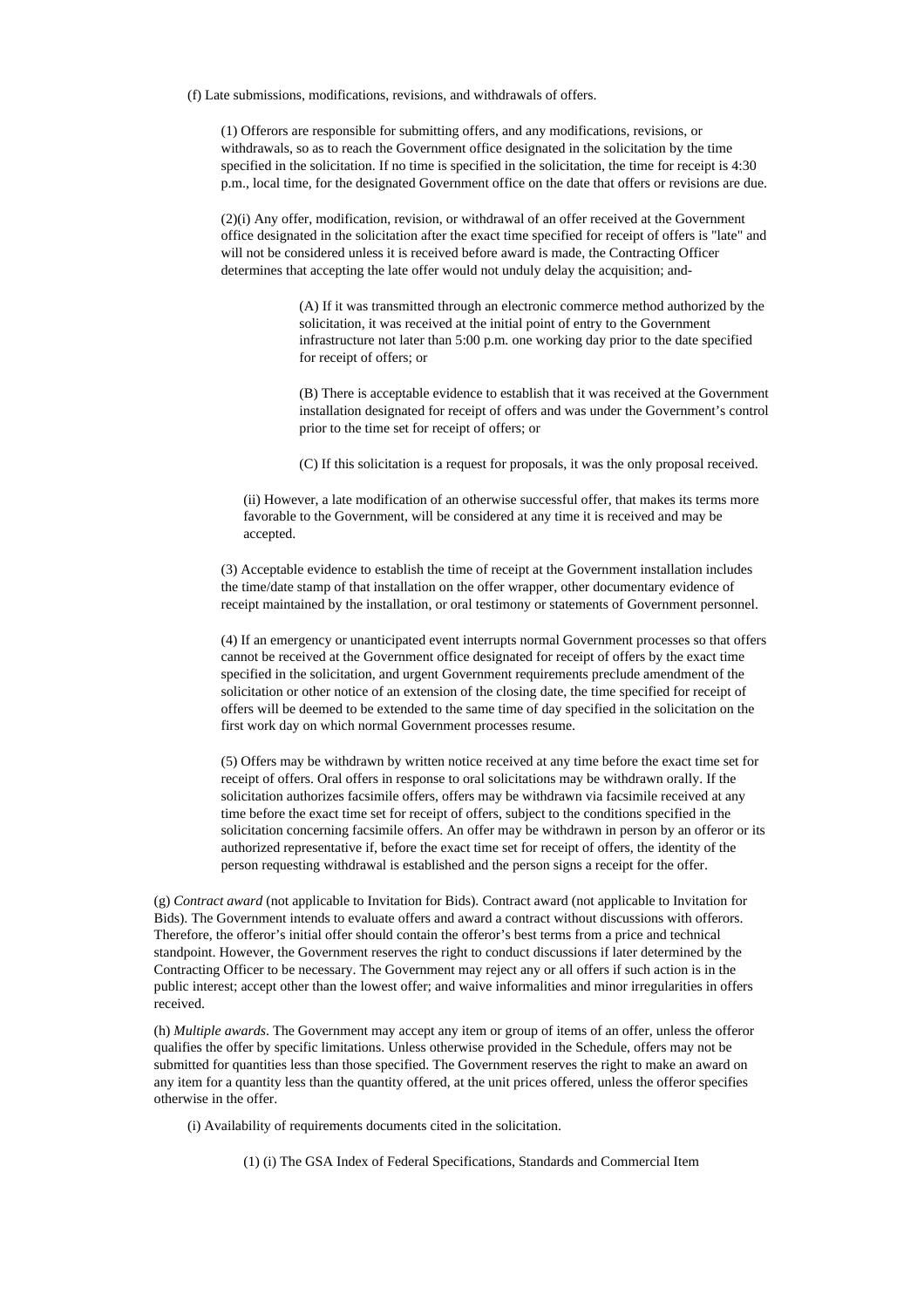Descriptions, FPMR Part 101-29, and copies of specifications, standards, and commercial item descriptions cited in this solicitation may be obtained for a fee by submitting a request to GSA Federal Supply Service Specifications Section Suite 8100 470 East L'Enfant Plaza, SW Washington, DC 20407

Telephone (202) 619-8925

Facsimile (202) 619-8978

(ii) If the General Services Administration, Department of Agriculture, or Department of Veterans Affairs issued this solicitation, a single copy of specifications, standards, and commercial item descriptions cited in this solicitation may be obtained free of charge by submitting a request to the addressee in paragraph  $(i)(1)(i)$  of this provision. Additional copies will be issued for a fee.

(2) Most unclassified Defense specifications and standards may be downloaded from the following ASSIST websites:

(i) ASSIST [\(https://assist.dla.mil/online/start/\)](https://assist.dla.mil/online/start/).

(ii) Quick Search [\(http://quicksearch.dla.mil/\)](http://quicksearch.dla.mil/).

(3) Documents not available from ASSIST may be ordered from the Department of Defense Single Stock Point (DoDSSP) by-

(i) Using the ASSIST Shopping Wizard (https://assist.dla.mil/wizard/index.cfm);

(ii) Phoning the DoDSSP Customer Service Desk (215) 697-2179, Mon-Fri, 0730 to 1600 EST; or

(iii) Ordering from DoDSSP, Building 4, Section D, 700 Robbins Avenue, Philadelphia, PA 19111-5094, Telephone (215) 697-2667/2179, Facsimile (215) 697-1462.

(4) Nongovernment (voluntary) standards must be obtained from the organization responsible for their preparation, publication, or maintenance.

(j) *Unique entity identifier*. .(Applies to all offers that exceed the micro-purchase threshold, and offers at or below the micro-purchase threshold if the solicitation requires the Contractor to be registered in the System for Award Management (SAM).) The Offeror shall enter, in the block with its name and address on the cover page of its offer, the annotation "Unique Entity Identifier" followed by the unique entity identifier that identifies the Offeror's name and address. The Offeror also shall enter its Electronic Funds Transfer (EFT) indicator, if applicable. The EFT indicator is a four-character suffix to the unique entity identifier. The suffix is assigned at the discretion of the Offeror to establish additional SAM records for identifying alternative EFT accounts (see FAR [subpart](https://www.acquisition.gov/far/subpart-32.11#FAR_Subpart_32_11) 32.11) for the same entity. If the Offeror does not have a unique entity identifier, it should contact the entity designated at [www.sam.gov](file:///C:/Users/NicolePapanier/Downloads/www.sam.gov) for unique entity identifier establishment directly to obtain one. The Offeror should indicate that it is an offeror for a Government contract when contacting the entity designated at [www.sam.gov](file:///C:/Users/NicolePapanier/Downloads/www.sam.gov) for establishing the unique entity identifier.

(k) [Reserved]

(l) *Debriefing.* If a post-award debriefing is given to requesting offerors, the Government shall disclose the following information, if applicable:

> (1) The agency's evaluation of the significant weak or deficient factors in the debriefed offeror's offer.

(2) The overall evaluated cost or price and technical rating of the successful and the debriefed offeror and past performance information on the debriefed offeror.

(3) The overall ranking of all offerors, when any ranking was developed by the agency during source selection.

(4) A summary of the rationale for award;